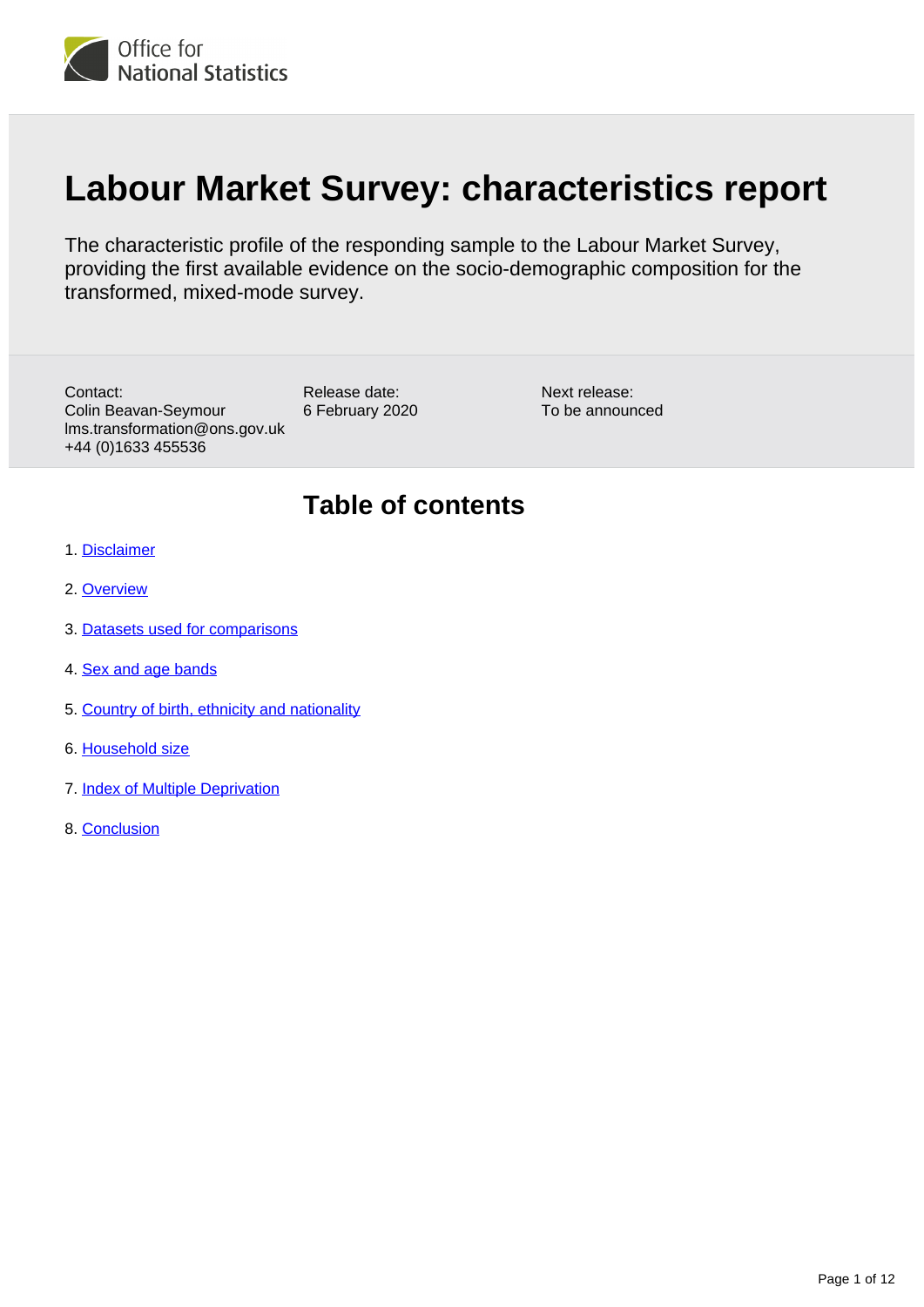# <span id="page-1-0"></span>**1 . Disclaimer**

These Research Outputs are not [official statistics](https://www.statisticsauthority.gov.uk/about-the-authority/uk-statistical-system/types-of-official-statistics/) relating to the labour market. Rather, they are published as outputs from research into an alternative prototype survey instrument (the Labour Market Survey (LMS)) to that currently used in the production of labour market statistics (the Labour Force Survey (LFS)).

It is important that the information and research presented here is read alongside the accompanying [technical](https://www.ons.gov.uk/employmentandlabourmarket/peopleinwork/employmentandemployeetypes/methodologies/labourmarketsurveytechnicalreport)  [report](https://www.ons.gov.uk/employmentandlabourmarket/peopleinwork/employmentandemployeetypes/methodologies/labourmarketsurveytechnicalreport) to aid interpretation and to avoid misunderstanding. These Research Outputs must not be reproduced without this disclaimer and warning note.

### <span id="page-1-1"></span>**2 . Overview**

Between October 2018 and April 2019, the Office for National Statistics (ONS) conducted a large-scale, mixedmode test of the prototype Labour Market Survey (LMS). This test formed an important part of an on-going research programme that is being conducted as part of the ONS Census and Data Collection Transformation Programme (CDCTP). For a comprehensive summary of the context and design for this test, please see the accompanying [technical report.](https://www.ons.gov.uk/employmentandlabourmarket/peopleinwork/employmentandemployeetypes/methodologies/labourmarketsurveytechnicalreport)

The purpose of this report is to provide a summary of the socio-demographic characteristics of the responding sample to the LMS Statistical Test, one of the main objectives of the test. Comparisons are made with the responding sample for the Labour Force Survey (LFS) over a comparable data collection period. Owing to differences in the survey designs and modes of collection, no statistical tests have been carried out on the data compared. The results presented will require further consideration and will form the basis of further evaluation. Along with the initial evidence provided in the other reports, this evaluation will inform the future design and testing of the LMS.

This report should be considered alongside the results and evidence presented in the [technical report](https://www.ons.gov.uk/employmentandlabourmarket/peopleinwork/employmentandemployeetypes/methodologies/labourmarketsurveytechnicalreport) and the [comparative estimates report.](https://www.ons.gov.uk/employmentandlabourmarket/peopleinwork/employmentandemployeetypes/methodologies/labourmarketsurveycomparativeestimatesreport) They document how this research represents a single point of comparison between the LMS and LFS. The differences in the socio-demographic characteristics of the responding sample are indicative of potential differences based on the two survey designs; they are not reflective of the final design of the LMS.

# <span id="page-1-2"></span>**3 . Datasets used for comparisons**

Three datasets have been used in this report for the purpose of comparing the characteristics of responding individuals. All figures for the Labour Market Survey (LMS) and Labour Force Survey (LFS) presented in this report are produced from unweighted data. This allows for the report to highlight any areas of notable difference from these raw unweighted counts and percentages and to suggest avenues for further research and consideration regarding the survey design.

### **Labour Market Survey dataset**

The full unweighted dataset from the LMS Statistical Test, covering the period of October 2018 to April 2019, is used for all LMS analysis presented in this report. This dataset contains 18,673 responding individuals (14,351 adult responses) from across Great Britain, including both individual and proxy responses. As a mixed-mode test, the LMS dataset contains both online and face-to-face responses.

Though the sample design used for this test of the LMS has many similarities with the LFS sample, there are several exclusions and differences that were required. More detailed information on the nature of these differences can be found in the [technical report.](https://www.ons.gov.uk/employmentandlabourmarket/peopleinwork/employmentandemployeetypes/methodologies/labourmarketsurveytechnicalreport)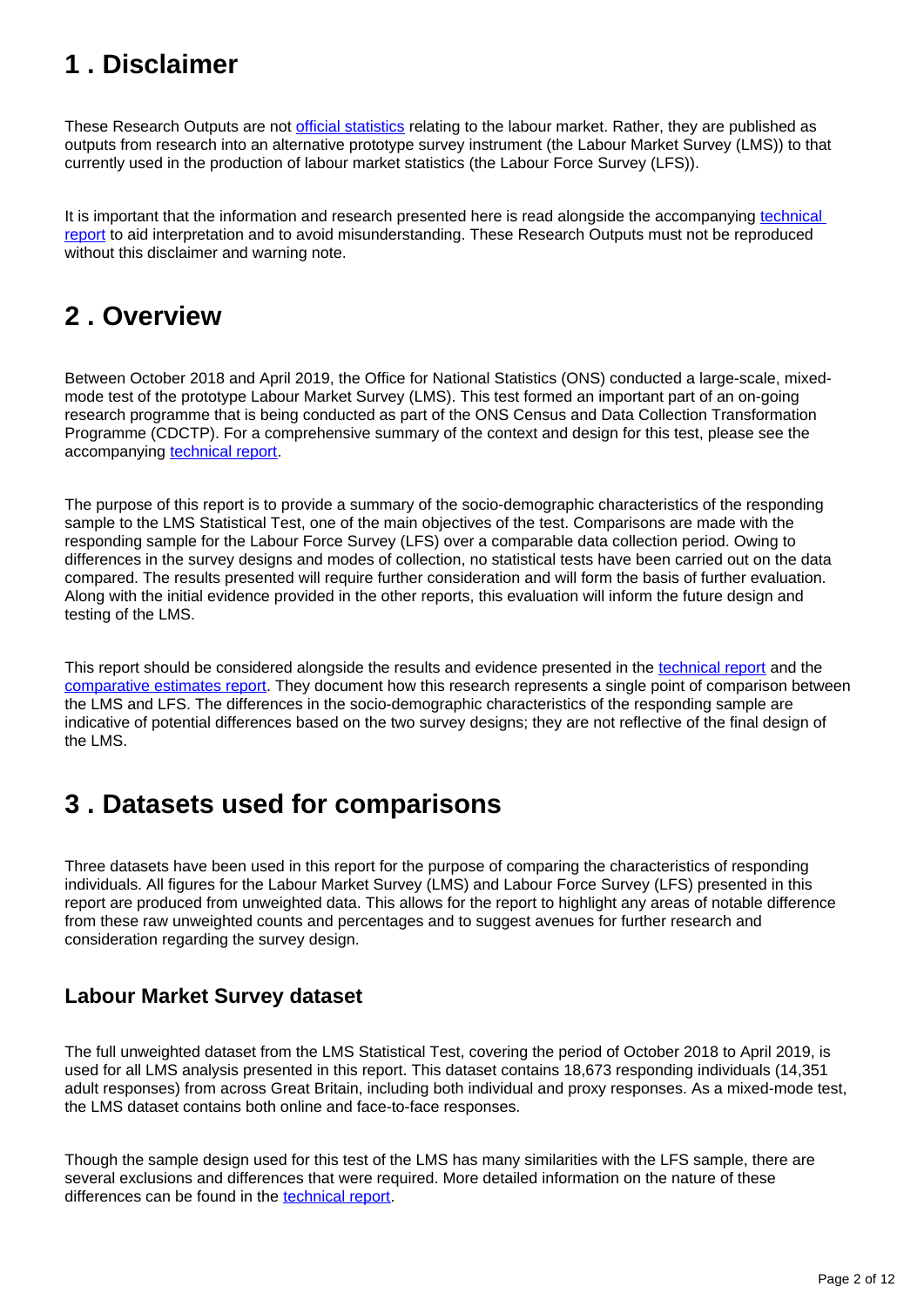The LMS dataset for analysis of the socio-demographic characteristics differs from the 13-week subset dataset produced for the [LMS comparative estimates report](https://www.ons.gov.uk/employmentandlabourmarket/peopleinwork/employmentandemployeetypes/methodologies/labourmarketsurveycomparativeestimatesreport) and used for the purpose of comparing statistical estimates to an equivalent LFS dataset. More information on that dataset can be found in the LMS and LFS comparative [datasets section of the LMS comparative estimates report](https://www.ons.gov.uk/employmentandlabourmarket/peopleinwork/employmentandemployeetypes/methodologies/labourmarketsurveycomparativeestimatesreport#lms-and-lfs-comparative-datasets).

### **Labour Force Survey comparison dataset**

A bespoke LFS comparison dataset was used for all LFS analysis presented in this report. This dataset is the same dataset used for producing the comparable statistical estimates presented in the [comparative estimates](https://www.ons.gov.uk/employmentandlabourmarket/peopleinwork/employmentandemployeetypes/methodologies/labourmarketsurveycomparativeestimatesreport)  [report](https://www.ons.gov.uk/employmentandlabourmarket/peopleinwork/employmentandemployeetypes/methodologies/labourmarketsurveycomparativeestimatesreport). It includes data collected for a 13-week period between November 2018 and January 2019. The dataset contains 18,256 responding individuals, including both proxy and individual responses.

This LFS comparative dataset differs from the full LFS dataset used to produce published estimates in that it only includes Wave 1 responses and excludes all individual responses achieved for the longitudinal component of the full quarterly LFS dataset (Waves 2 to 5). The comparative dataset also excludes all responses achieved in Northern Ireland and north of the Caledonian Canal, to correspond to the sample area used for the LMS Statistical Test. Wave 1 of the LFS is predominantly administered via face-to-face interviews.

### **The mid-year population estimates 2018**

Mid-year estimates (MYEs) are the official source of population sizes in-between censuses, covering populations of local authorities, counties, regions and countries of the UK by age and sex. The estimates use the census definition of people who are "usually resident" in the UK for 12 months, excluding short-term migrants, and counting students at their term-time addresses. The estimates roll forward the population found by the previous census one year at a time by accounting for births, deaths, international migration and internal migration. To accomplish this multiple registration, survey and administrative data sources are used including the General Register Office (GRO), the International Passenger Survey (IPS), the Higher Education Statistics Agency (HESA), the National Health Service Central Register (NHSCR) and the Ministry of Justice (MoJ). Comparable estimates for Scotland and Northern Ireland are produced by National Records of Scotland (NRS) and the Northern Ireland Statistics and Research Agency (NISRA) respectively.

The 2018 population projections for Great Britain are used in this report; it was not possible to exclude north of the Caledonian Canal from these projections, but the impact of the inclusion is likely to be negligible as it comprises a very small proportion of the overall population projection.

# <span id="page-2-0"></span>**4 . Sex and age bands**

#### **Sex**

Table 1 presents the proportion of the responding sample by sex for the Labour Market Survey (LMS) and Labour Force Survey (LFS) and provides a comparison against the mid-year estimates (MYEs). For both the LMS and LFS, 48.4% of the responding sample were male and 51.6% were female. Compared to the MYEs, the LMS and LFS under-represented males by 1.0% and over-represented females by 1.0%.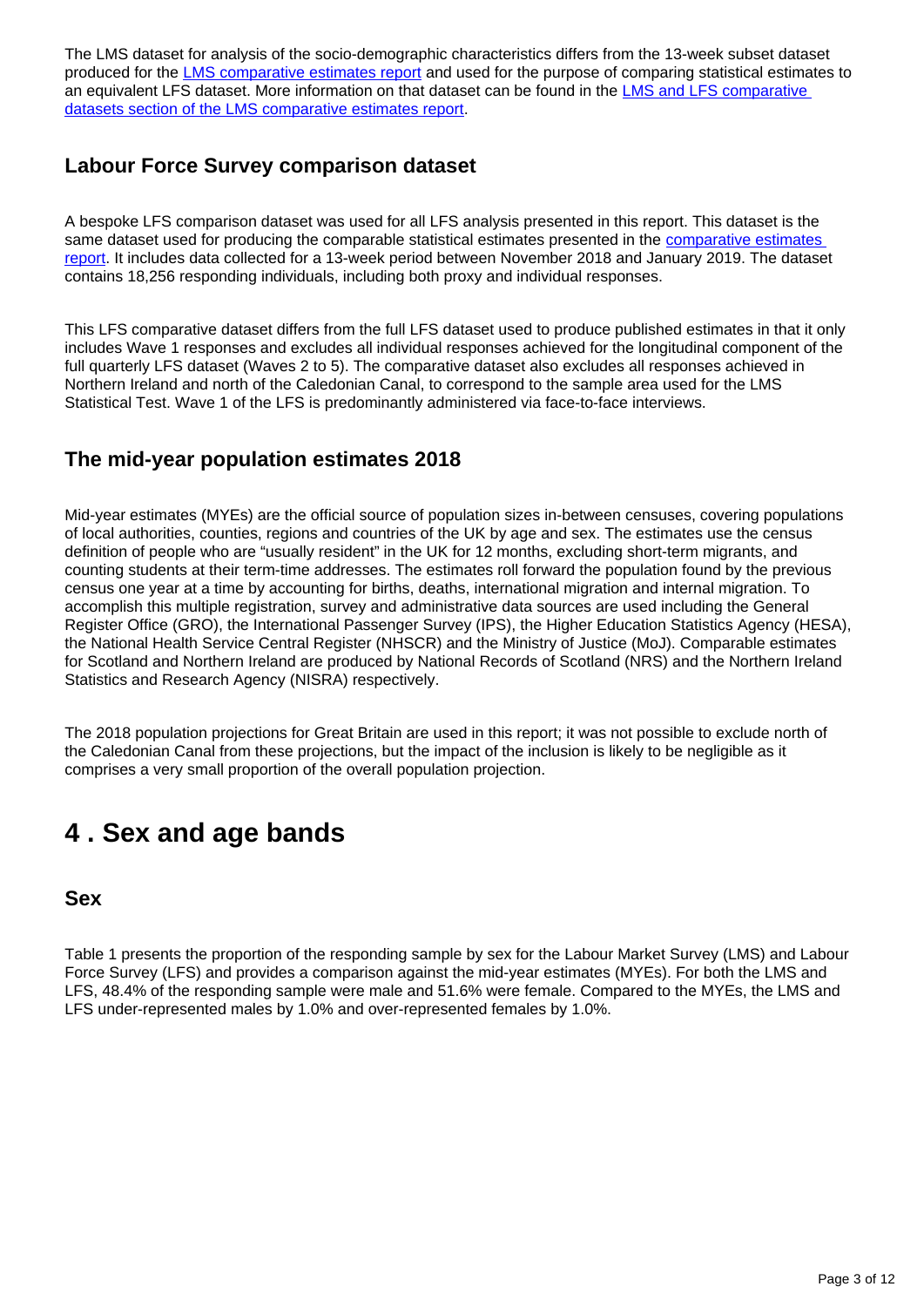Table 1: Distribution of respondents by sex for the Labour Market Survey and Labour Force Survey, compared with the mid-year estimates

**LMS¹ (%) LFS (%) MYE (%)**

| Male        | 48.4 | 48.4 | 49.4 |
|-------------|------|------|------|
| Female 51.6 |      | 51.6 | 50.6 |

Source: Office for National Statistics – Labour Market Survey Statistical Test

#### Notes

1. Figures represent the proportion of known responses, as no value was provided by 2.6% of the respondents for the Labour Market Survey.

Within the LMS, 482 cases did not provide an answer to the sex question, representing 2.6% of the data supplied.

The collection of a respondent's sex is a mandatory response variable on the LFS, with interviewers required to ask or record this for each individual.<sup>1</sup> There are therefore no missing values in the LFS data. For the purposes of this LMS Statistical Test, no variables were mandatory for completion and it was possible for respondents to bypass questions or to leave their answers blank. Possible reasons for LMS respondents not providing their sex may be that they believe this information is too personal or that there is not a suitable response option, for example, in the case of a transgender respondent. Further research is required in this area before any firm conclusions can be made. More analysis will be conducted on other data provided by respondents who did not provide a response for sex to identify any trends or similarities among this cohort. For LMS respondents who did provide a response, the distribution of sex across the responding samples is very comparable with that of the comparative LFS dataset.

#### **Age**

Table 2 presents the proportional distribution by age band for the responding sample of the LMS and LFS, comparing these to the distributions from the MYEs. Compared to the MYEs, respondents aged 55 years and over are over-represented in both the LMS and LFS and respondents aged 16 to 34 years are underrepresented. Respondents aged 15 years and under are under-represented in the LMS and over-represented in the LFS. The largest responding group for both the LMS and LFS was individuals aged 65 years and over, with 21.2% and 20.8% of the individuals in the achieved sample falling in this group respectively. The second largest group was those aged 15 years and under; these responses would have been gathered by proxy. The group with the lowest proportion of responders was those aged 16 to 24 years, with the LMS sample having a slightly higher proportion than the LFS.

Age is another variable that is mandatory for completion by interviewers on the LFS, resulting in no instances of missing data. On the LMS, 7.2% of respondents did not provide their age; this includes respondents who did not progress past the initial stages of the interview and "dropped out". Again, there are various possible reasons for missing values being provided such as respondents having concerns about confidentiality or being unable to recall this information. As both age and sex are important variables used in the weighting process, methods of reducing the proportion of missing values will need to be considered for the future design of the LMS.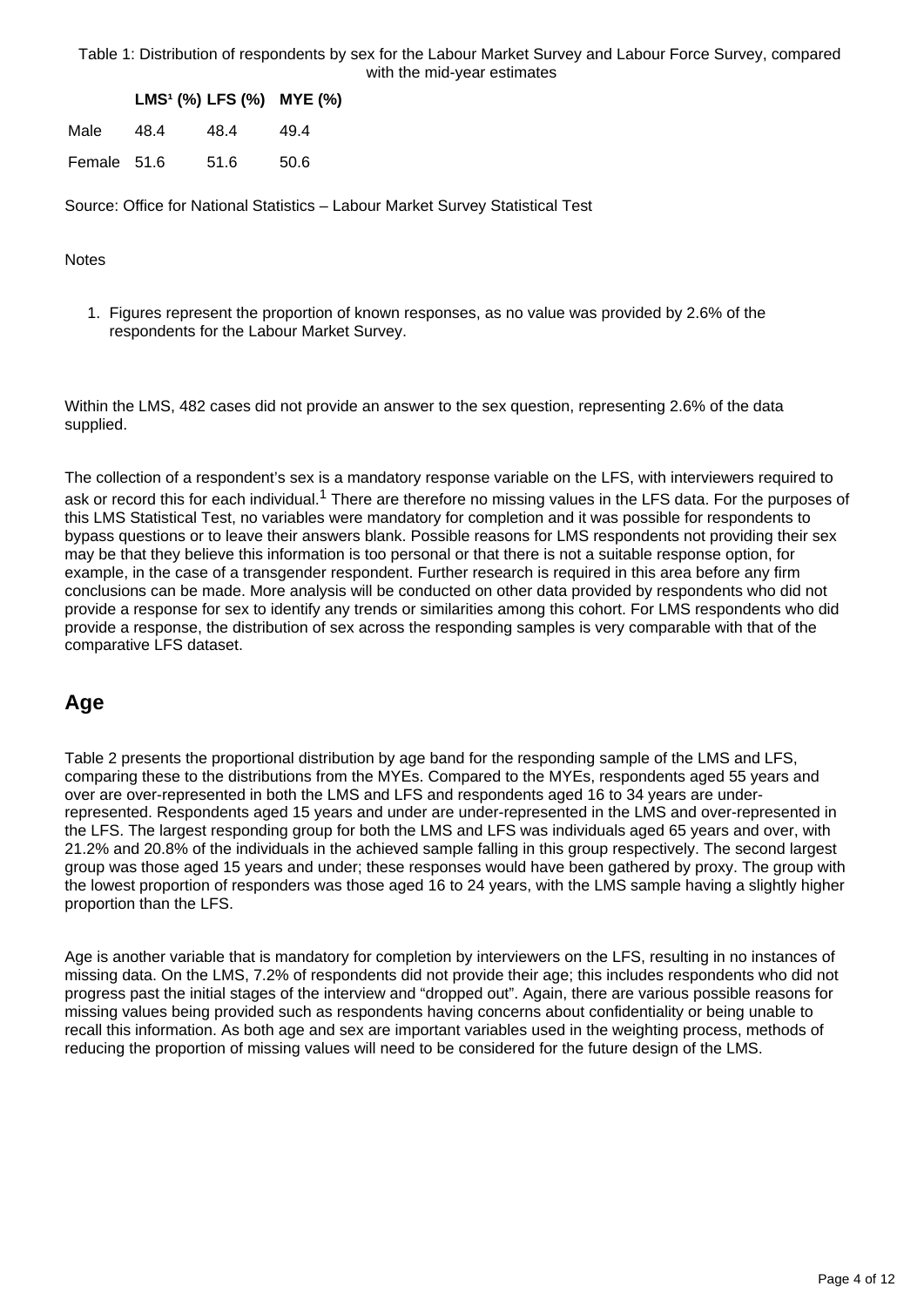Table 2: Age distribution of respondents for the Labour Market Survey and Labour Force Survey, compared with the mid-year estimates

| Age bands $LMS1(%)$ |      | <b>LFS (%)</b> | MYE(%) |
|---------------------|------|----------------|--------|
| 15 and under 17.7   |      | 19.9           | 18.9   |
| 16 to 24            | 9.2  | 8.9            | 10.7   |
| 25 to 34            | 11.8 | 12.2           | 13.5   |
| $35$ to $44$        | 12.5 | 12.4           | 12.6   |
| 45 to 54            | 14.0 | 12.9           | 13.8   |
| 55 to 64            | 13.6 | 12.9           | 12.0   |
| 65 and over 21.2    |      | 20.8           | 18.4   |

Source: Office for National Statistics – Labour Market Survey Statistical Test

**Notes** 

1. Figures represent the proportion of known responses as no value provided by 7.2% of responding individuals for Labour Market Survey.

### **Age by sex**

Table 3 presents the responding sample for the LMS and LFS, categorised by age band and sex. Both the LMS and LFS have lower proportions of 16- to 24-year-olds and 25- to 34-year-olds for both males and females, when compared to the MYEs. The proportion of 45- to 54-year-old males on the LMS was 13.6%, which is almost the same as the MYEs (13.8%); the LMS proportion was lower, at 12.6%. The LMS and LFS contain higher proportions of 55 to 64 year-olds, for both males and females, than the MYEs. Male and female respondents aged 65 years or over were also over-represented on both surveys, with the LMS proportion of males being higher by almost 4 percentage points (20.9% for the LMS and 17.0% for the MYEs) and the LFS by 3.4 percentage points (20.4%). The underrepresentation of younger age groups for both sexes is a common factor across voluntary social surveys, and these results suggest that further investigations into how to engage with this population need to be explored.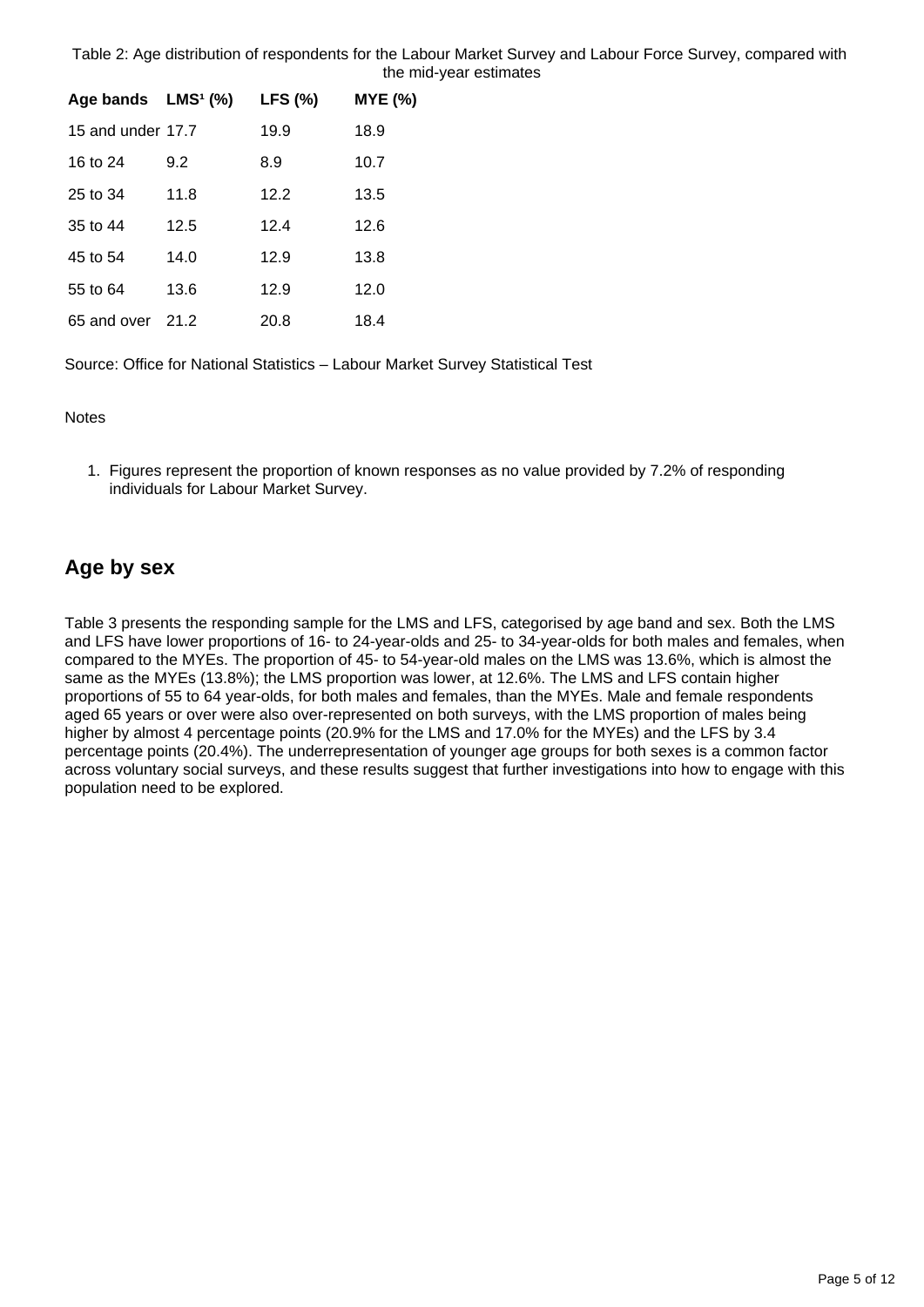Table 3: Age distribution of respondents by sex for the Labour Market Survey and Labour Force Survey, compared with the mid-year estimates

| Age bands    | Male                         |      | <b>Female</b>  |                              |      |                |
|--------------|------------------------------|------|----------------|------------------------------|------|----------------|
|              | LMS <sup>1</sup> (%) LFS (%) |      | <b>MYE (%)</b> | LMS <sup>2</sup> (%) LFS (%) |      | <b>MYE (%)</b> |
| 15 and under | 18.8                         | 21.3 | 19.7           | 16.7                         | 18.6 | 18.2           |
| 16 to 24     | 9.2                          | 9.0  | 11.2           | 9.1                          | 8.9  | 10.3           |
| 25 to 34     | 11.2                         | 11.8 | 13.8           | 12.3                         | 12.5 | 13.3           |
| 35 to 44     | 12.6                         | 12.1 | 12.7           | 12.4                         | 12.8 | 12.5           |
| 45 to 54     | 13.6                         | 12.6 | 13.8           | 14.3                         | 13.1 | 13.8           |
| 55 to 64     | 13.8                         | 12.9 | 11.9           | 13.6                         | 13.0 | 12.0           |
| 65 and over  | 20.9                         | 20.4 | 17.0           | 21.5                         | 21.2 | 19.7           |

Source: Office for National Statistics – Labour Market Survey Statistical Test

**Notes** 

- 1. Figures represent the proportion of known responses as no age was provided by 6.4% of responding men for the Labour Market Survey.
- 2. Figures represent the proportion of known responses, as no age was provided by 5.9% of responding women for the Labour Market Survey.

#### **Notes for: Sex and age bands**

1. No set question text is provided to interviewers for the LFS, although they are required to ask respondents if their sex is not spontaneously provided. See Labour Force Survey User Guide: Vol. 2 - LFS [Questionnaire 2019 \(2.44MB\).](https://www.ons.gov.uk/file?uri=/employmentandlabourmarket/peopleinwork/employmentandemployeetypes/methodologies/labourforcesurveyuserguidance/vol2js19final.pdf)

# <span id="page-5-0"></span>**5 . Country of birth, ethnicity and nationality**

### **Country of birth**

Table 4 presents the responding sample by country of birth. The majority of the responding samples for both the Labour Market Survey (LMS) and Labour Force Survey (LFS) stated they were born in the UK (LMS at 86.2% and LFS at 87.1%). The proportion of non-UK-born respondents was therefore slightly higher on the LMS than on the LFS by 0.9 percentage points. Owing to small sample sizes, the non-UK countries of birth have been aggregated into the "other" category for both the LMS (9.4% of the responding sample) and LFS (8.8%). The LMS Statistical Test did not include a coding frame for country of birth nor for any other question where a free text "other" option was available. On the LFS, interviewers code a respondent's country of birth during the interview, based on a coding frame. By not using a coding frame, it was possible to examine the quality of the free text entry by online respondents and to code these responses to specific countries during the data cleaning process. There were 1,700 free text entries for country of birth on the LMS and only 14 of these could not be coded to a specific country.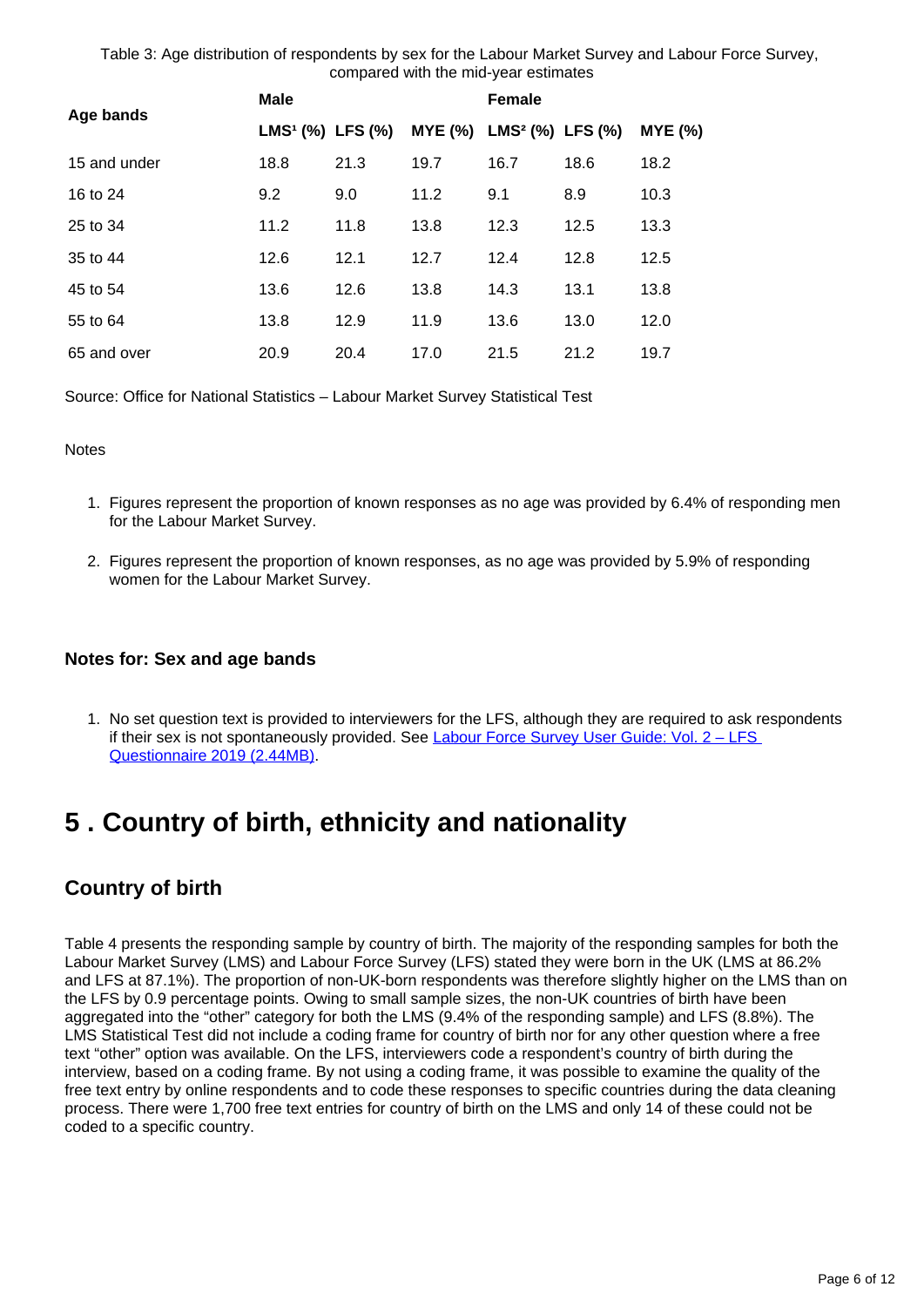|                   | LMS (%) LFS(%) |      |
|-------------------|----------------|------|
| UK                | 86.2           | 87.1 |
| EU14 <sup>1</sup> | 2.4            | 2.1  |
| EUA8 <sup>2</sup> | 1.7            | 2.0  |
| Other             | 9.4            | 8.8  |
| Missing           | 0.1            | 0.1  |

Source: Office for National Statistics – Labour Market Survey Statistical Test

**Notes** 

- 1. EU14 counties comprise Austria Belgium Denmark, Finland, France, Germany, Greece, Republic of Ireland, Italy, Luxembourg, the Netherlands, Portugal, Spain and Sweden.
- 2. EUA8 countries comprise Czech Republic, Estonia, Hungary, Latvia, Lithuania, Poland, Slovakia and Slovenia.

### **Ethnicity**

Table 5 presents the proportion of the responding samples for the LMS and LFS by their stated ethnicity. The majority of respondents on the LMS (80.4%) and LFS (81.9%) identified as "White British". The proportion of respondents from minority ethnic groups was marginally higher in the LMS than in the LFS.

Table 5: Proportion of responding sample by ethnicity for the Labour Market Survey and Labour Force Survey

|                                           | LMS (%) | LFS (%) |
|-------------------------------------------|---------|---------|
| <b>White British</b>                      | 80.4    | 81.9    |
| White Irish                               | 0.9     | 0.4     |
| Other White                               | 5.4     | 5.3     |
| Gypsy or Irish Traveler                   | 0.0     | 0.0     |
| Mixed/Multiple ethnic groups              | 2.1     | 1.7     |
| Indian                                    | 2.6     | 2.2     |
| Pakistani                                 | 2.3     | 2.1     |
| Bangladeshi                               | 0.6     | 0.6     |
| Chinese                                   | 0.5     | 0.4     |
| Any other Asian background                | 1.2     | 1.1     |
| Black/African/Caribbean/Black British 2.8 |         | 2.6     |
| Arab                                      | 0.4     | 0.2     |
| Other ethnic group                        | 0.8     | 1.4     |

Source: Office for National Statistics – Labour Market Survey Statistical Test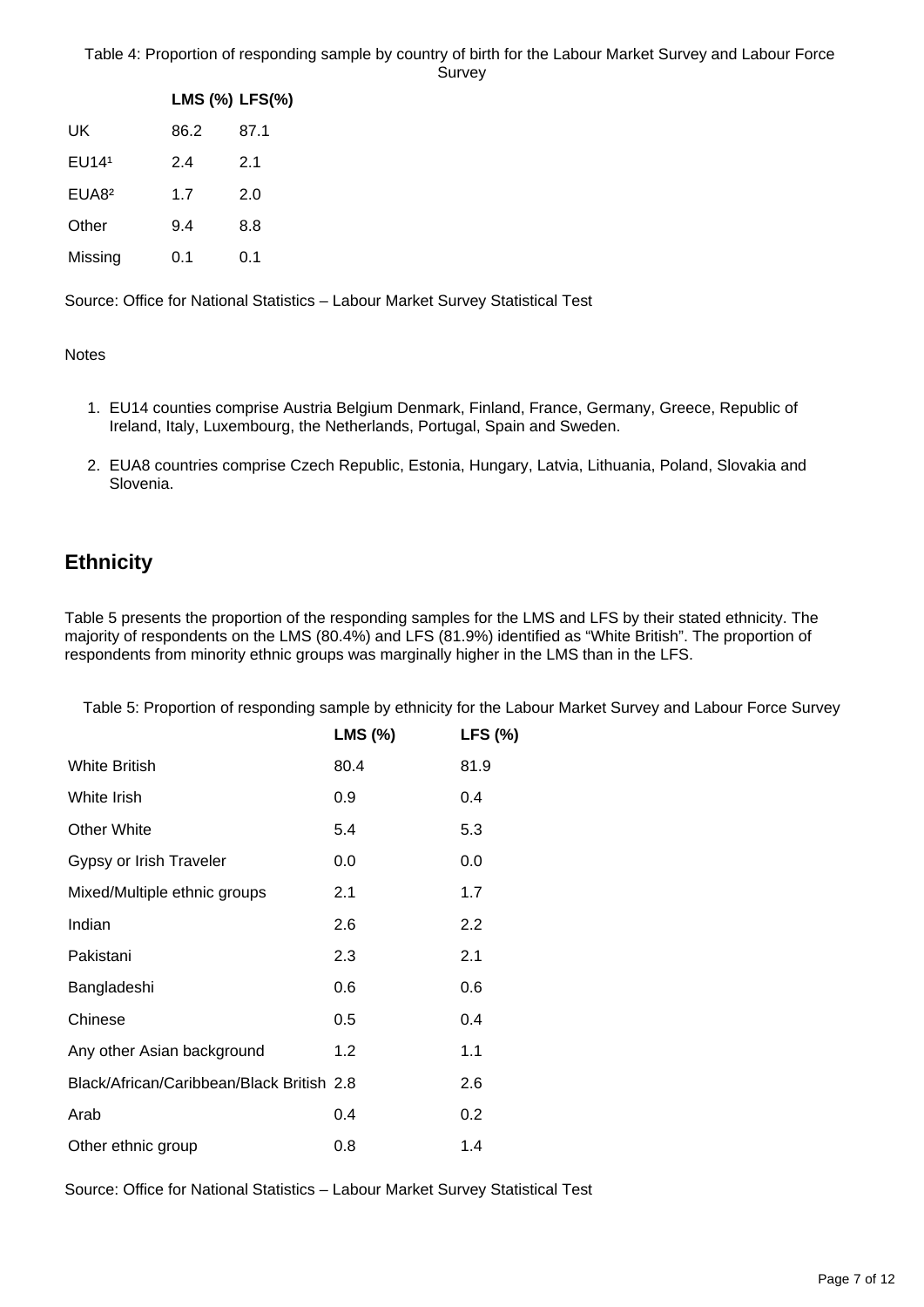### **Nationality**

Table 6 presents the responding sample by their stated nationality. Both the LMS and LFS allow respondents to select a single nationality. The vast majority of respondents stated their nationality as "United Kingdom" or "British" (91.1% LMS, 91.6% LFS). The proportion of respondents who had a stated nationality representing one of the EU14 group (see footnote on Table 6 for a definition) was 2.5% on the LMS, slightly higher than the 2.0% on the LFS.

Table 6: Proportion of responding sample by nationality for the Labour Market Survey and Labour Force Survey

|                  |      | LMS (%) LFS (%) |
|------------------|------|-----------------|
| UK, British      | 91.1 | 91.6            |
| <b>EU14</b>      | 2.5  | 2.0             |
| EUA <sub>8</sub> | 1.9  | 2.2             |
| Other            | 4.4  | 4.3             |
| Missing          | 0.1  | 0.0             |

Source: Office for National Statistics – Labour Market Survey Statistical Test

# <span id="page-7-0"></span>**6 . Household size**

The number of eligible people in each responding household for the Labour Market Survey (LMS) and Labour Force Survey (LFS) is shown in Table 7. The eligibility of individuals for inclusion in the household for both the LMS and LFS was defined as any adults, children or babies who define the sampled household as being their main residence, even if they were currently away for a continuous period of up to six months. The LFS permits up to 16 people to be added to the household grid, whereas the LMS allowed a maximum of 10. This was a tactical decision for the purposes of the test to avoid potential performance issues with the online data collection instrument.

There was little variation between the results from the LMS and LFS, which demonstrates that for this particular household characteristic, there is consistency between the two surveys despite the differences in the survey designs (detailed in the [technical report](https://www.ons.gov.uk/employmentandlabourmarket/peopleinwork/employmentandemployeetypes/methodologies/labourmarketsurveytechnicalreport)). This is also evident in Table 7, which presents the mean number of eligible individuals in a household, which was 3.0 people for both the LMS and the LFS.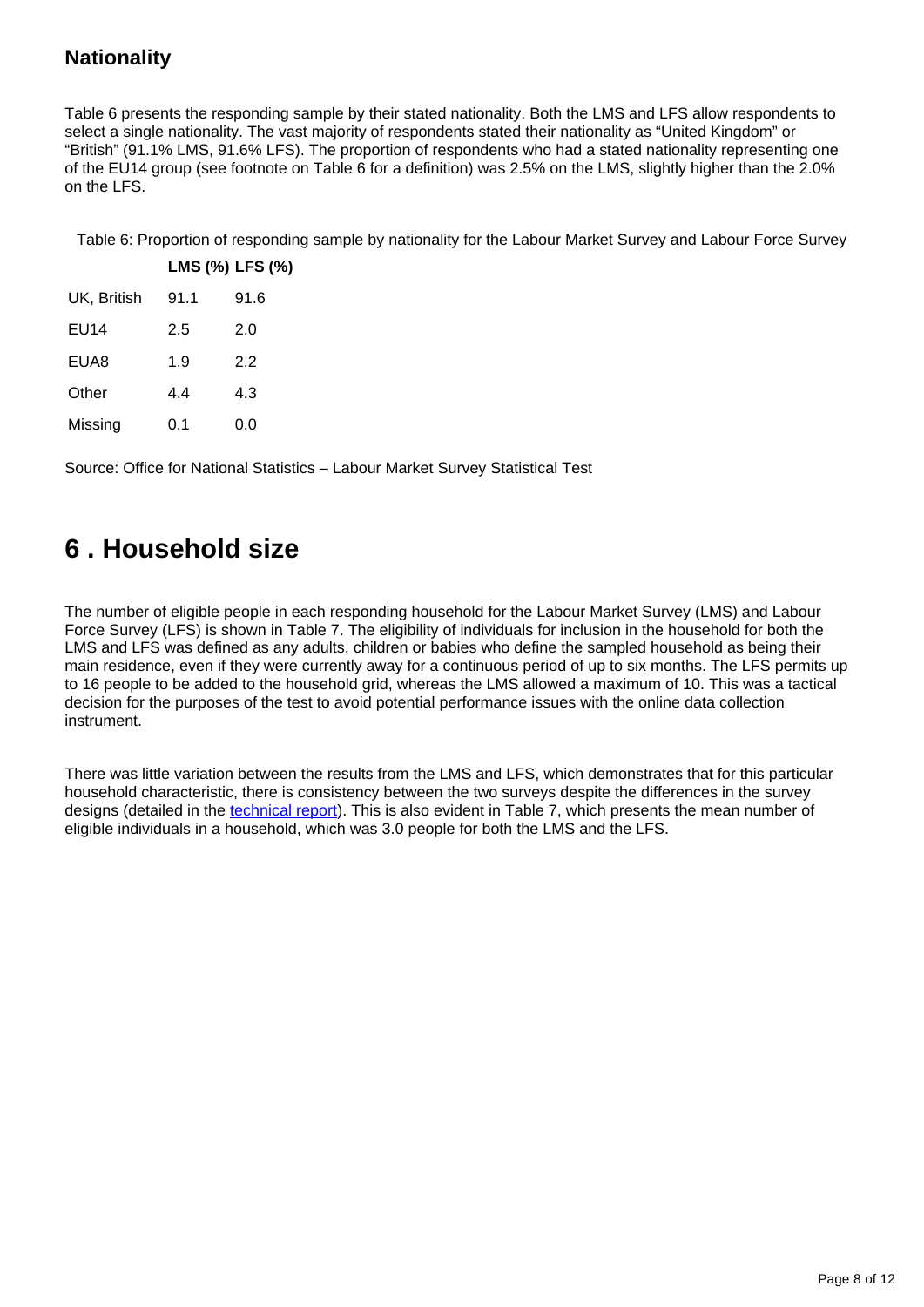Table 7: Proportion of responding households by number of eligible people in the household, and mean household size, for the Labour Market Survey and Labour Force Survey

| Total number of eligible people in<br>household | LMS (%) | LFS (%) |
|-------------------------------------------------|---------|---------|
| $\mathbf{1}$                                    | 12.6    | 12.1    |
| $\overline{2}$                                  | 33.4    | 32.7    |
| 3                                               | 19.0    | 19.1    |
| $\overline{\mathbf{4}}$                         | 20.6    | 22.5    |
| 5                                               | 8.9     | 9.0     |
| 6                                               | 3.7     | 3.4     |
| $\overline{7}$                                  | 1.0     | 0.9     |
| 8                                               | 0.3     | 0.1     |
| 9                                               | 0.2     | 0.2     |
| 10                                              | 0.3     | 0.0     |
| 11                                              |         | 0.0     |
| 12                                              | ۰       | 0.1     |
| Mean household size (eligible Individuals) 3.0  |         | 3.0     |

Source: Office for National Statistics – Labour Market Survey Statistical Test

## <span id="page-8-0"></span>**7 . Index of Multiple Deprivation**

The Index of Multiple Deprivation (IMD) is a relative measure of deprivation across small areas based on seven domains of deprivation: income, employment, education, health and disability, crime, barriers to housing, and services and living environment. Various indicators are used to measure deprivation in each domain, using information such as school performance or access to local hospitals. Each devolved government produces their own IMD, updating it every four years. The IMDs used in this analysis are the **English indices of deprivation 2019**, the [Welsh Index of Multiple Deprivation 201](https://gov.wales/welsh-index-multiple-deprivation-full-index-update-ranks-2019)9 and the [Scottish Index of Multiple Deprivation 2016.](https://www2.gov.scot/Topics/Statistics/SIMD) This report presents sample and response data categorised by IMD deciles, with decile "1" representing the most deprived areas and decile "10" representing the least deprived.

Table 8 presents the proportion of sampled addresses for the LMS by their IMD and demonstrates that the proportions ranged from 8.6% in decile 10 to 11.3% in decile 2. The IMD of a property was not factored into the sampling process, and therefore the sampled distribution of addresses by IMD is a by-product of the process. For further information on the sampling process, see the [technical report](https://www.ons.gov.uk/employmentandlabourmarket/peopleinwork/employmentandemployeetypes/methodologies/labourmarketsurveytechnicalreport).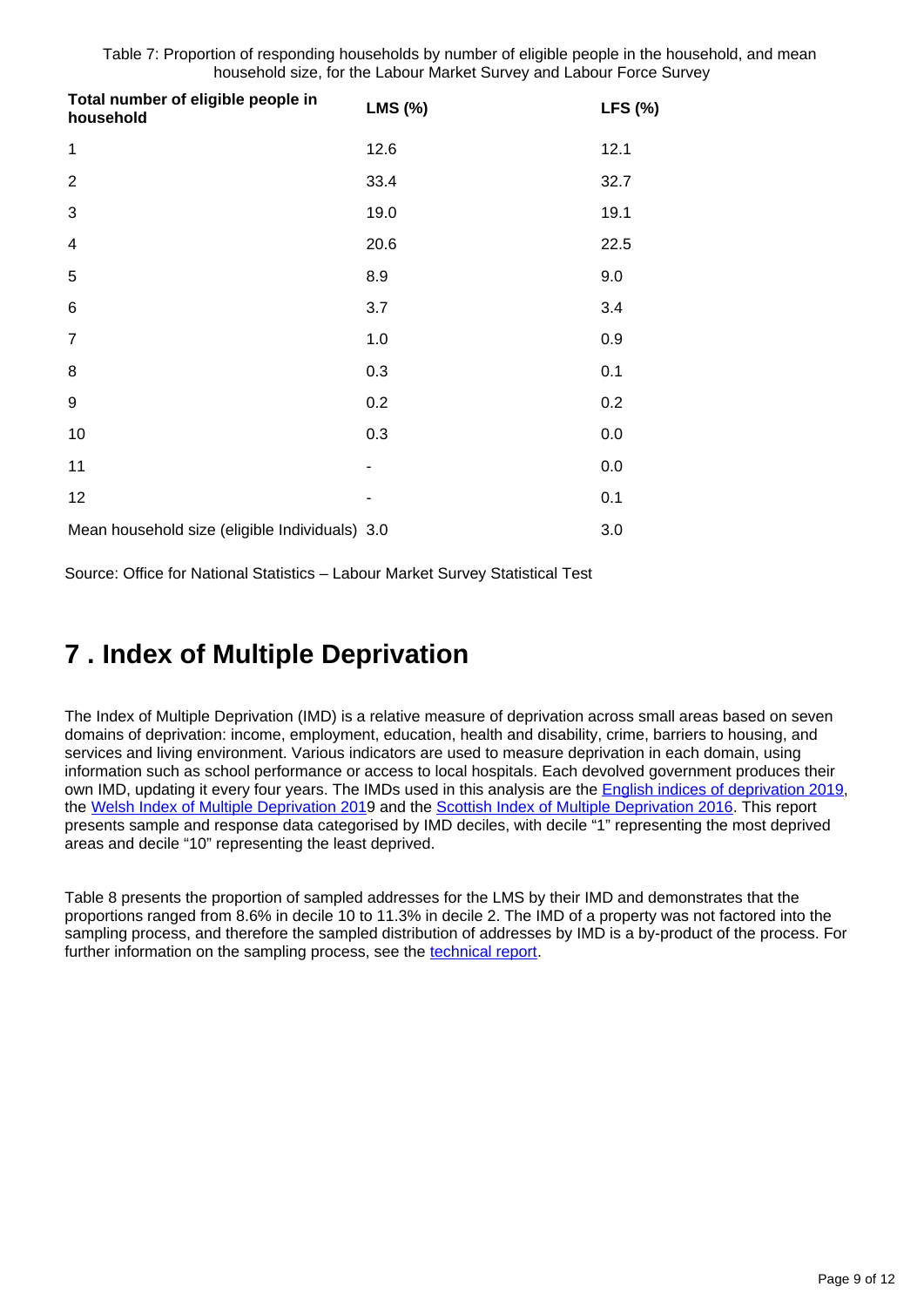Table 8: Proportion of sampled addresses by Index of Multiple Deprivation decile for the Labour Market Survey

| <b>IMD decile</b> | Households (n) (%) |      |
|-------------------|--------------------|------|
| 1                 | 1,549              | 10.9 |
| $\overline{2}$    | 1,595              | 11.3 |
| 3                 | 1,473              | 10.4 |
| 4                 | 1,440              | 10.2 |
| 5                 | 1,333              | 9.4  |
| 6                 | 1,525              | 10.8 |
| 7                 | 1,362              | 9.6  |
| 8                 | 1,356              | 9.6  |
| 9                 | 1,294              | 9.1  |
| 10                | 1,219              | 8.6  |

Source: Office for National Statistics – Labour Market Survey Statistical Test

Table 9 presents the distribution of responding households to the LMS and LFS by IMD deciles. The LMS has a relatively even distribution of response across all IMD deciles, ranging from 9.4% (deciles 3 and 5) to 10.9% (decile 6). The LFS has a more varied response distribution, ranging from 6.9% (decile 3) to 13.6% (decile 8).

If the IMD deciles are categorised as areas of higher deprivation (deciles 1 to 5) and areas of lower deprivation (deciles 6 to 10), the LFS has a response distribution of 39.3% in areas of high deprivation and 60.7% in areas of lower deprivation. The distribution of response for the LMS is more evenly split, with 49.2% in areas of higher deprivation and 50.8% in areas of lower deprivation. These results imply that for this test, the LMS achieved a more representative responding sample by deprivation indicator than the LFS.

Table 9: Responding sample distribution by Index of Multiple Deprivation decile for the Labour Market Survey and Labour Force Survey

|                   | <b>LMS</b>         |      | <b>LFS</b>         |      |
|-------------------|--------------------|------|--------------------|------|
| <b>IMD decile</b> | Households (n) (%) |      | Households (n) (%) |      |
| 1                 | 814                | 10.1 | 564                | 7.1  |
| $\overline{2}$    | 818                | 10.2 | 705                | 8.8  |
| 3                 | 753                | 9.4  | 552                | 6.9  |
| 4                 | 812                | 10.1 | 735                | 9.2  |
| 5                 | 756                | 9.4  | 578                | 7.2  |
| 6                 | 875                | 10.9 | 1,066              | 13.3 |
| $\overline{7}$    | 798                | 9.9  | 865                | 10.8 |
| 8                 | 826                | 10.3 | 1,088              | 13.6 |
| 9                 | 795                | 9.9  | 815                | 10.2 |
| 10                | 797                | 9.9  | 1,026              | 12.8 |
| Total             | 8,044              | 100  | 7,994              | 100  |

Source: Office for National Statistics – Labour Market Survey Statistical Test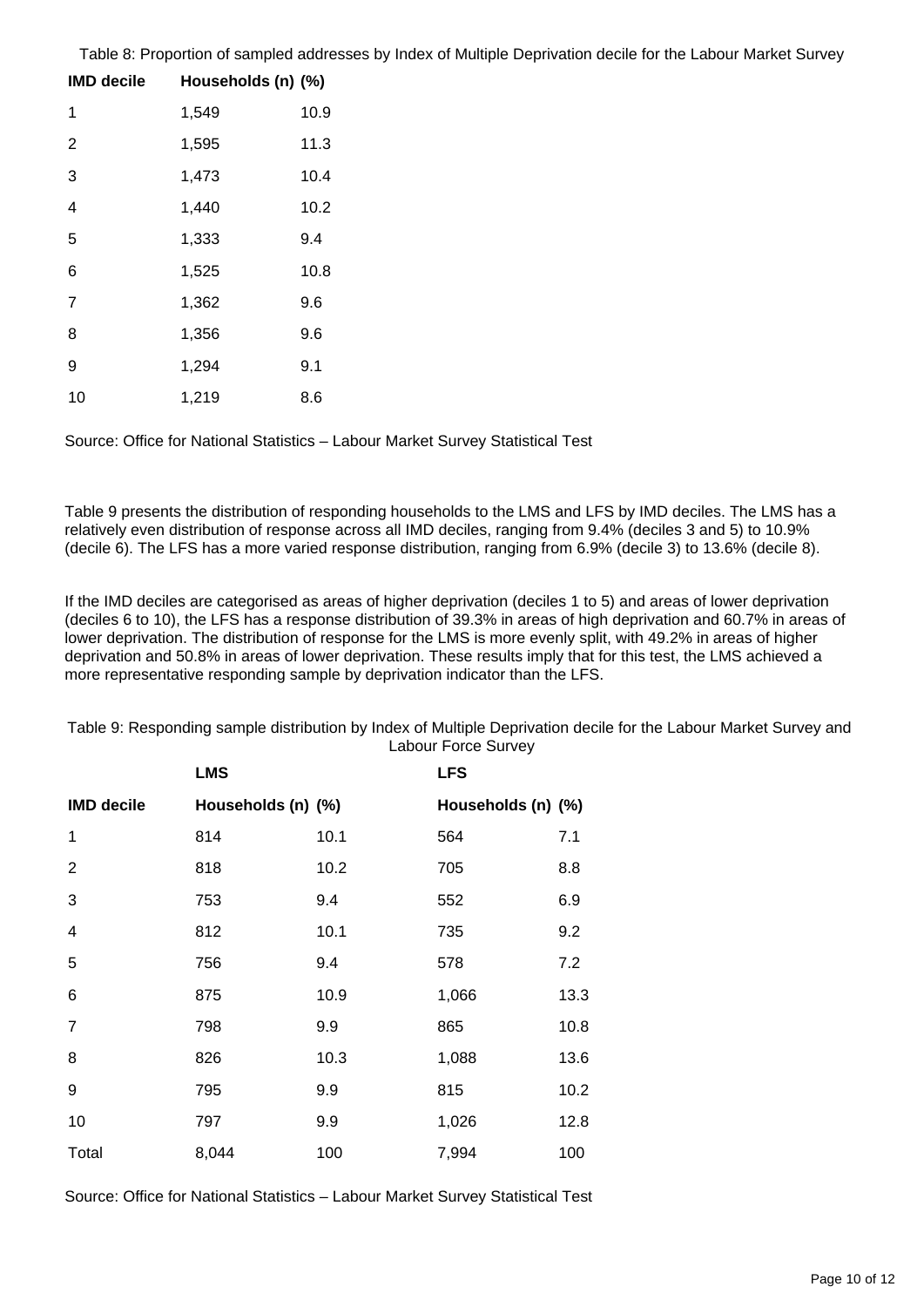The engagement rate by IMD decile for the LMS is shown in Table 10. The "engagement rate" is defined as the proportion of households that either visited the survey website and entered their unique access code (UAC) to access the survey or provided any survey information to a face-to-face interviewer. More information on this measure can be found in the [LMS technical report.](https://www.ons.gov.uk/employmentandlabourmarket/peopleinwork/employmentandemployeetypes/methodologies/labourmarketsurveytechnicalreport)

Areas with an IMD of 10 (least deprived) had an engagement rate of 65.4% compared with areas with an IMD of 1 to 3 (most deprived) having an engagement rate of between 51.1% and 52.6%. There is a trend that the higher the IMD, the higher the engagement rate.

Table 10: Engagement rate by Index of Multiple Deprivation decile for the Labour Market Survey

| <b>IMD decile</b> | Engagement rate (%) |
|-------------------|---------------------|
| 1                 | 52.6                |
| $\overline{2}$    | 51.3                |
| 3                 | 51.1                |
| $\overline{4}$    | 56.4                |
| 5                 | 56.7                |
| 6                 | 57.4                |
| $\overline{7}$    | 58.6                |
| 8                 | 60.9                |
| 9                 | 61.4                |
| 10                | 65.4                |

Source: Office for National Statistics – Labour Market Survey Statistical Test

Table 11 presents the split of engagement by mode for the LMS, by IMD decile. In areas with an IMD of 1, for households that engaged with the survey, 29.2% utilised the online mode and 70.8% engaged with the face-toface mode. Inversely, 65.0% of those that engaged with the survey in areas with an IMD of 10 chose to access using the online mode and 35.0% used the face-to-face mode. The higher the IMD (indicating a less deprived area), the higher the use of the online survey; the lower the IMD (indicating a more deprived area), the higher the use of the face-to-face survey. In the future, the IMD could be used to target respondents in different areas with bespoke mode invitations or for planning field worker distribution in areas where there is likely to be a higher demand for face-to-face interviews.